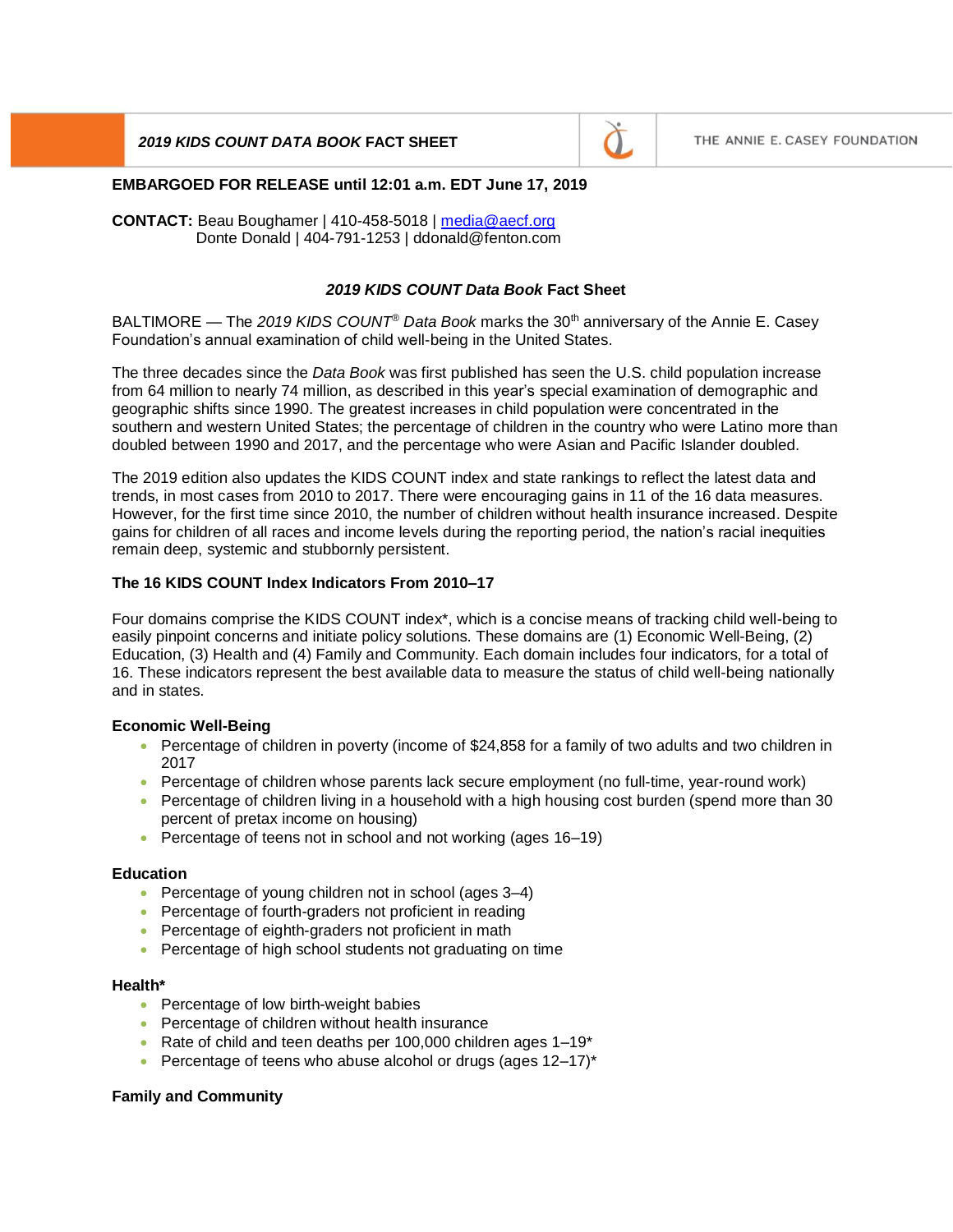- Percentage of children living in single-parent families
- Percentage of children in families where the household head lacks a high school diploma
- Percentage of children living in high-poverty areas
- Rate of teen births per 1,000 females ages 15–19

### **National Trends Since 2010**

Data over a recent period of seven or so years reveal encouraging trends in child well-being nationally, with improvements in 11 out of the 16 indicators. More parents were financially stable and lived without burdensome housing costs and more teens graduated from high school and delayed childbearing. Broadly speaking, the nation helped children experience gains in the Economic Well-Being domain, with promising but mixed results in the Health, Education and Family and Community domains.

All four Economic Well-Being indicators improved. Fewer children were living in poverty, more parents were employed and fewer families were spending a disproportionate amount of their income on housing costs. The most improvement was in the percentage of children living in a household with a high housing cost burden, where the rate dropped from 41 percent in 2010 to 31 percent in 2017. Nonetheless, in 2017, nearly one in five children lived in poverty.

In 2017, the national unemployment rate was 4.4 percent; it has since declined to 3.6 percent. Given this change in unemployment — one of the key factors to improving the financial stability of families — the Foundation expects to see ongoing progress in this area.

Meanwhile, two of the four Education indicators — fourth-grade reading proficiency and high school graduation — showed improvement. Notably, with 85 percent of high school students graduating on time in the 2016–17 school year, the nation's graduation rate reached an all-time high.

The Health domain saw mixed results. Far fewer children lacked access to health insurance coverage in 2017 than in 2010. The Foundation attributes this drop to expanded public health coverage. Even with these advancements, between 2016 and 2017, the *number* of children without insurance increased for the first time in the past decade (even as the percentage — 5 percent — held steady for the past three years). Data also show that the percentage of babies born with low birth weight had increased for the third year in a row. These recent trends are something to watch.

Trends in the Family and Community domain, for the most part, were encouraging. The teen birth rate continued its decline, reaching a new low, and a smaller percentage of children were living with parents who lacked a high school diploma. The percentage of children living in single-parent families remained unchanged between 2010 and 2017. In 2017, more than one-third of children lived in single-parent families, which tend to have fewer resources in terms of time and money and the opportunities those often provide.

Especially troubling was the number of kids growing up in high-poverty neighborhoods, which can signal a lack of community resources and economic opportunities for the children who live there. Although the percentage of children in high-poverty neighborhoods declined for the second year in a row, 12 percent of the nation's children continued to live in communities where poverty rates were at or above 30 percent in 2017.

Overall, the positive strides in some areas of child well-being, driven by effective policies, provide encouragement that the nation can advance the substantial work needed to improve the prospects of its youngest generation.

#### *Racial Inequities in Child Well-Being*

States are failing to dismantle barriers that African-American, American Indian and Latino children especially encounter. As a result, nearly all index measures show that children with the same potential experience disparate outcomes. A few notable exceptions: African-American kids were more likely than the national average to be in school as young children and to live in families in which the head of the household has at least a high school diploma. American Indian families with children were less likely to be